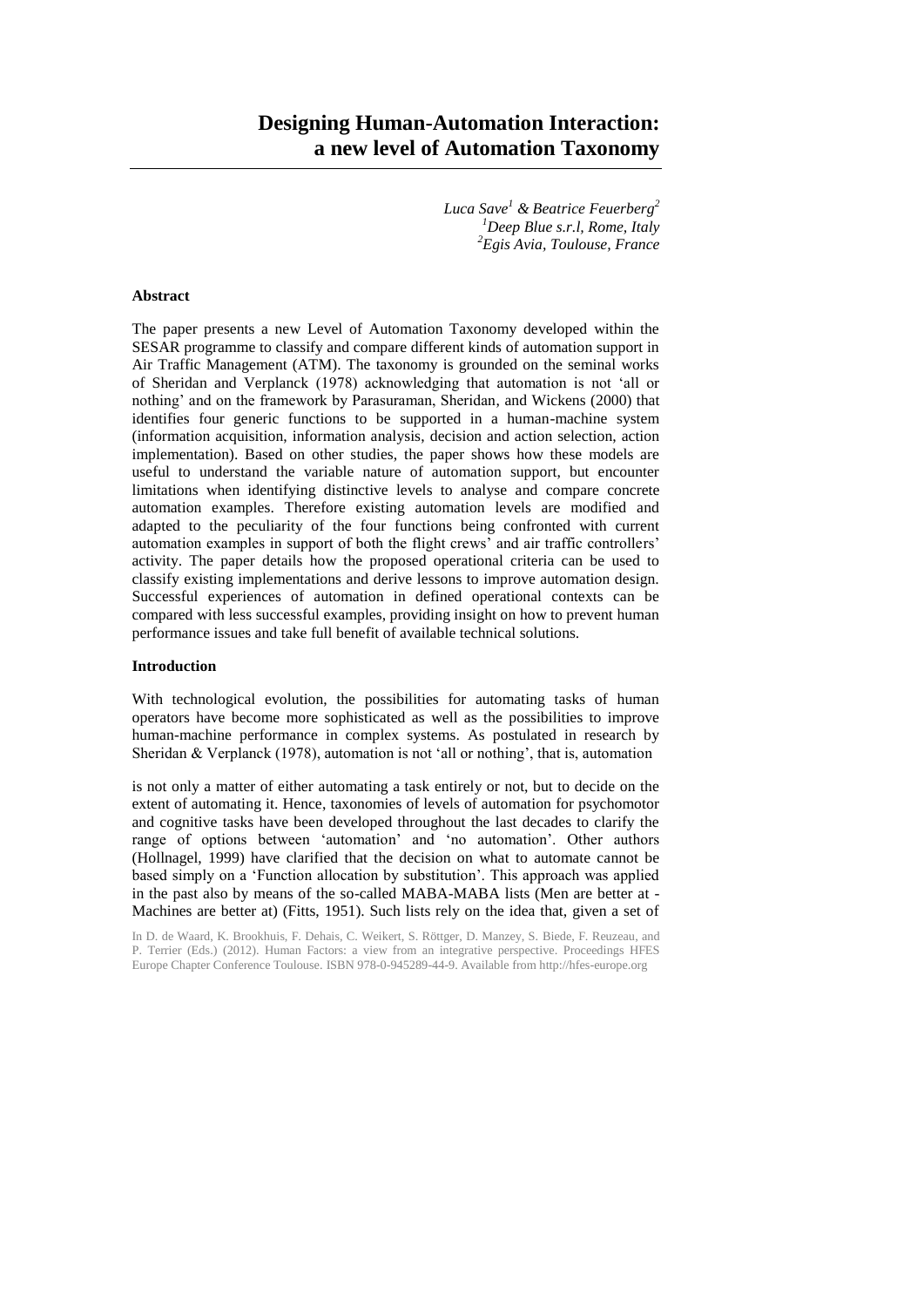pre-existing tasks, one should decide which ones are worth automating, considering the strengths and weaknesses of respectively humans and machines. Although this approach is now deemed outdated, there is still limited awareness of the fact that introducing automation brings qualitative shifts in the way people practice, rather than mere substitutions of pre-existing human tasks (Dekker & Woods, 2002). The taxonomy proposed in this paper addresses the problem of classifying different levels of automation, also taking into account qualitative shifts and recognizing different ways in which the human performance can be supported by automation.

## **Background**

An initial scale of levels of automation was proposed by Sheridan & Verplanck (1978) representing a continuum of levels between low automation, in which the human performs the task manually, and full automation in which the computer is fully autonomous (cf. Table 1).

*Table 1. Levels of automation of Decision and Action Selection (Sheridan & Verplanck, 1978)*

| Low  |                                                                                    | The computer offers no assistance, human must take all decisions and                                                                  |  |  |  |
|------|------------------------------------------------------------------------------------|---------------------------------------------------------------------------------------------------------------------------------------|--|--|--|
|      |                                                                                    | actions                                                                                                                               |  |  |  |
|      | 2                                                                                  | The computer offers a complete set of decision/action alternatives, or                                                                |  |  |  |
|      | 3<br>Narrows the selection down to a few, or<br>Suggests one alternative, and<br>4 |                                                                                                                                       |  |  |  |
|      |                                                                                    |                                                                                                                                       |  |  |  |
|      | 5                                                                                  | Executes that suggestion if the human approves, or                                                                                    |  |  |  |
|      | 6                                                                                  | Allows the human a restricted veto time before automatic execution<br>Executes automatically, then necessarily informs the human, and |  |  |  |
|      |                                                                                    |                                                                                                                                       |  |  |  |
|      | 8                                                                                  | Informs the human only if asked, or                                                                                                   |  |  |  |
|      | 9                                                                                  | Informs the human only if it, the computer, decides to                                                                                |  |  |  |
| High | 10                                                                                 | The computer decides everything, acts autonomously, ignores the                                                                       |  |  |  |
|      |                                                                                    | human                                                                                                                                 |  |  |  |

A second decisive step was made by Parasuraman, Sheridan, and Wickens (2000) who acknowledged the Sheridan-Verplanck 10-point scale and introduced the idea of associating levels of automation to functions. These functions are based on a fourstage model of human information processing and can be translated into equivalent system functions: (1) information acquisition, (2) information analysis, (3) decision and action selection and (4) action implementation. The four functions can provide an initial categorisation for types of tasks in which automation can support the human.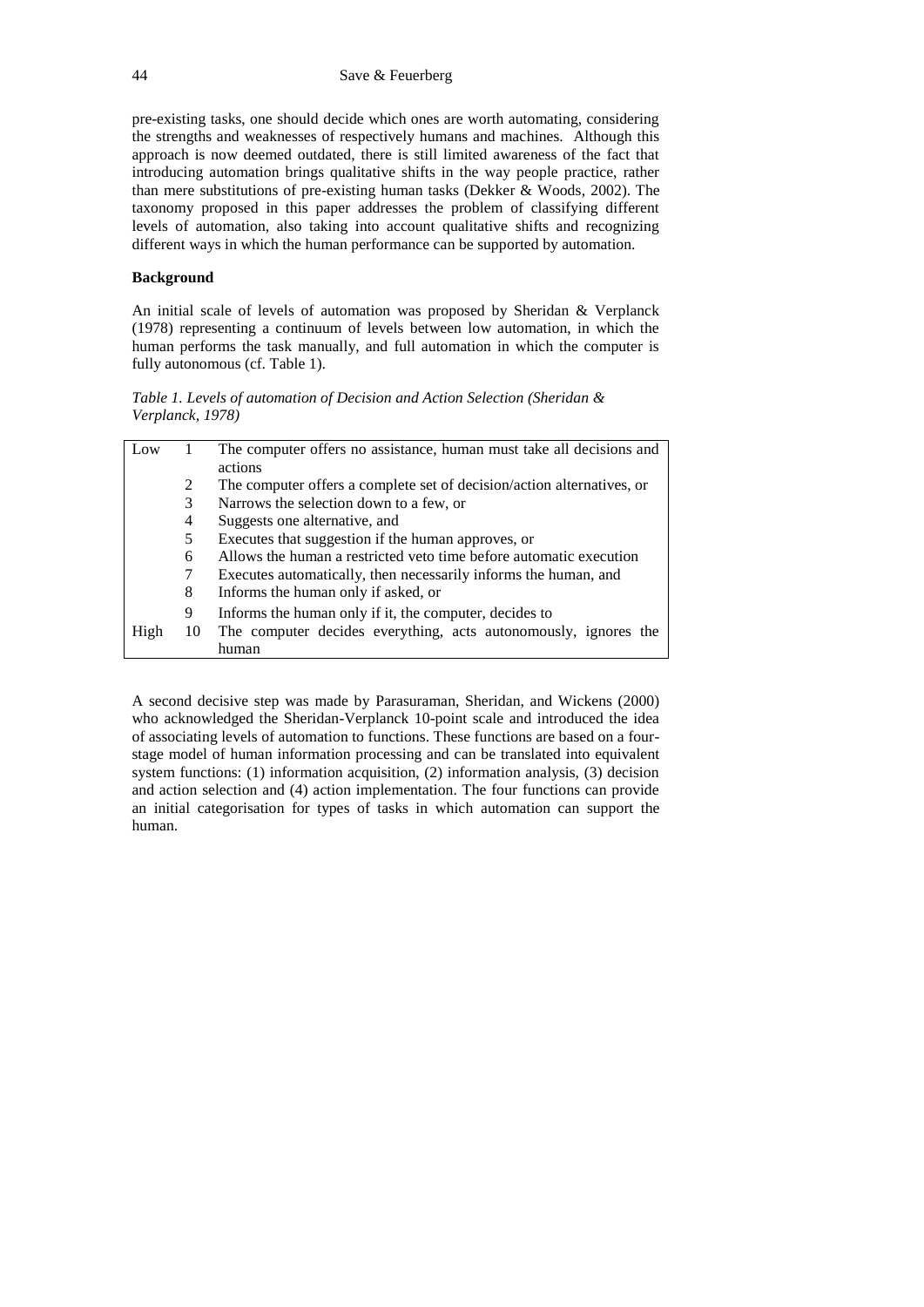

*Figure 1. A model for Types and Levels of Automation proposed by Parasuraman, Sheridan and Wickens (2000)*

In the same years Endsley & Kaber (1999) formulated a 10-level taxonomy applicable to a wide variety of domains and task types. Their taxonomy covers four generic functions comparable to Parasuraman, Sheridan and Wicken's system functions with each level assigning a function or a combination of functions to either the human or the computer. The list of levels is summarized in table 2.

Table 2. *Levels of automation by Endsley and Kaber (1999) with the corresponding role played by the human and/or computer in each of the four functions*

|                               | <b>R</b> oles  |                |                |                |
|-------------------------------|----------------|----------------|----------------|----------------|
| Level of automation           | Monitoring     | Generating     | Selecting      | Implementing   |
| (1) Manual control            | Human          | Human          | Human          | Human          |
| (2) Action support            | Human/computer | Human          | Human          | Human/computer |
| (3) Batch processing          | Human/computer | Human          | Human          | Computer       |
| (4) Shared control            | Human/computer | Human/computer | Human          | Human/computer |
| (5) Decision support          | Human/computer | Human/computer | Human          | Computer       |
| (6) Blended decision making   | Human/computer | Human/computer | Human/computer | Computer       |
| (7) Rigid system              | Human/computer | Computer       | Human          | Computer       |
| (8) Automated decision making | Human/computer | Human/computer | Computer       | Computer       |
| (9) Supervisory control       | Human/computer | Computer       | Computer       | Computer       |
| (10) Full automation          | Computer       | Computer       | Computer       | Computer       |

## **Limitations of current models in practical use**

The *Model for Types and Levels of Automation* proposed by Parasuraman and colleagues (2000) succeeds in acknowledging the different nature of automation support, as each of the function can be automated to a different level. They also suggest that the scale proposed by Sheridan & Verplanck (1978) is essentially focused on decision and action selection but *can be applied, with some modifications, to the information acquisition, information analysis and action implementation as well, although the number of levels will differ between the stages*  (Parasuraman*,* Sheridan, and Wickens 2000, p. 288). However, after this very promising insight, specific levels for each of the function have not been defined. This has limited the potential use of the model when it comes to providing human factors recommendations in automation design activities. In another study the same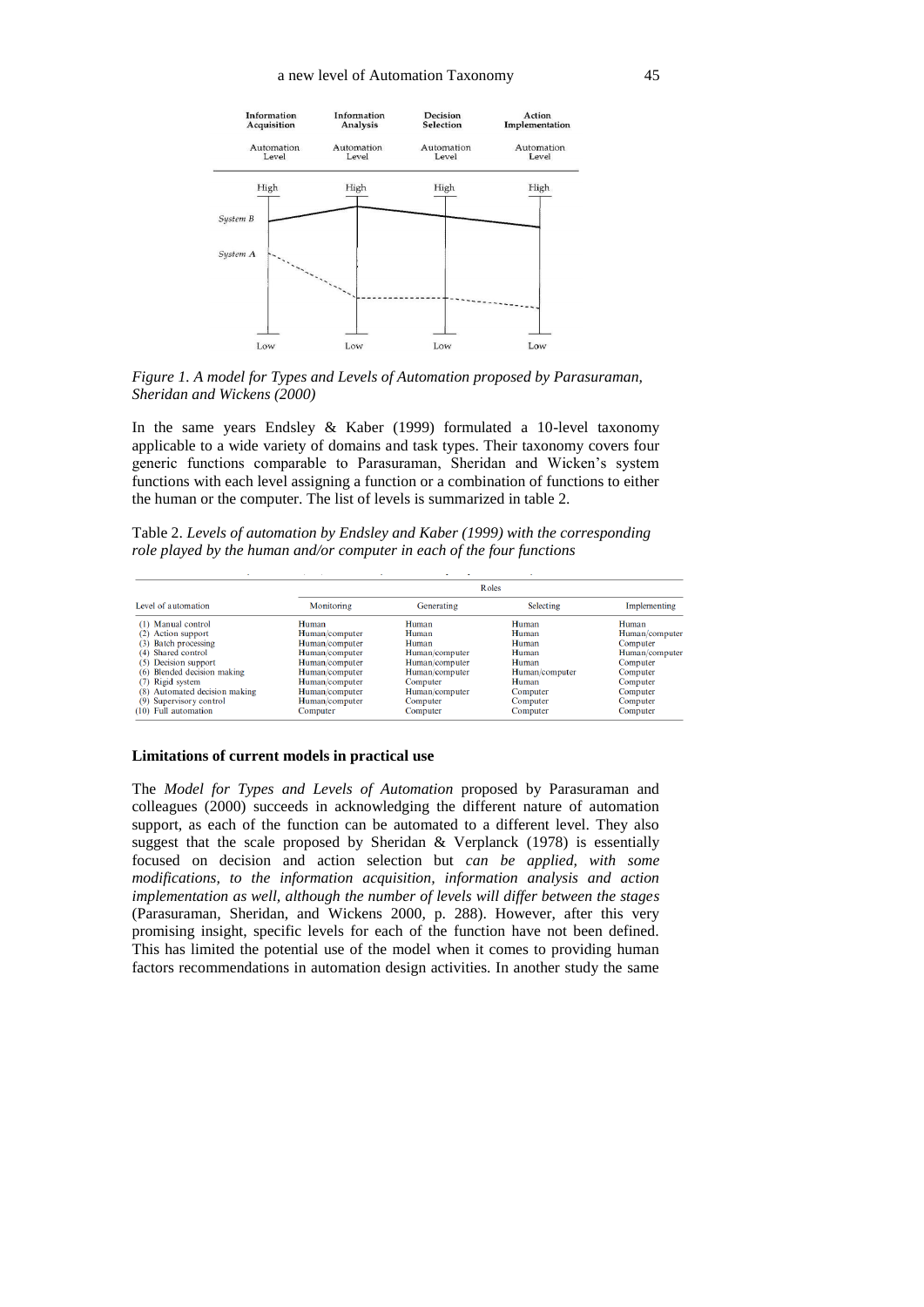authors (Wickens, Mavor, Parasuraman, McGee, 1998) also identified specific categories for the automation of *information acquisition*, but did not go beyond the idea of elaborating different scales for different functions. This provides limited insight on how to manage *information analysis* and how to distinguish *decision and action selection* from *action implementation*.

As a matter of fact when analysing the Sheridan-Verplanck scale (c.f. table 1), one can easily derive that *decision and action selection* and *action implementation* are covered jointly, with the latter appearing only on the fifth level ('Executes that suggestion if the human approves') up to the tenth level ('The computer decides everything and acts autonomously'). From a practical point of view, this categorization sounds reasonable, *i.e.* a tool replacing the human in implementing an action corresponds to a higher level of automation compared to a tool replacing the human only in making decisions. Nevertheless, the scale seems to limit the range of possibilities that can be covered by different automation solutions. For example, if we consider the Traffic Collision Avoidance System (TCAS) currently used onboard aircraft (namely the TCAS II version 7.0) we know that we are dealing with a tool providing a high level of support of *decision and action selection*. In case of imminent risk of mid-air collision, the TCAS triggers an RA (Resolution Advisory), consisting of a specific vertical manoeuvre instructed to the pilot, without leaving room to other options, unless the pilot decides to deliberately override it. The RA provides guidance for the execution of the manoeuvre by visual and aural indications, but does not play a role in implementing the manoeuvre itself that remains up to the flight crew. In this example a high level of automation of *decision and action selection* is associated to a relatively low level of support to *action implementation*. Such combination is difficult to classify according to Sheridan's scale: level 4 'Suggests one alternative' would be considered limitative for the existing TCAS. While level 5 'Suggests one alternative and executes that suggestion if the human approves' would be considered too high, since TCAS does not execute the manoeuvre at all.

Similar problems are faced when dealing with the functions *information acquisition* and *information analysis*. It appears even more difficult to apply the Sheridan-Verplanck scale. As Parasuraman et al. (2000) clarify the scale does not directly apply to functions different from *decision and action selection* and *action implementation*. Therefore any attempt to classify automation for information acquisition and analysis can easily result in illogical or unclear categories.

Different considerations can be made for the scale elaborated by Endsley and Kaber (1999) (cf. previous Figure 2). The main advantage is that all the four functions considered above are covered, named in a slightly different way: *Monitoring, Generating, Selecting, Implementing*. Hence, from a qualitative point of view, the levels of automations are differentiated considering whether the functions are performed respectively by (a) the human, (b) the computer or (c) a combination of the two. In this way the cooperation between human and machine is duly considered, going well beyond the 'all-or-nothing' vision. Nonetheless, when it comes to analysing the automation of each function, there is no way to characterize this cooperation differently. The only alternative is a function accomplished in isolation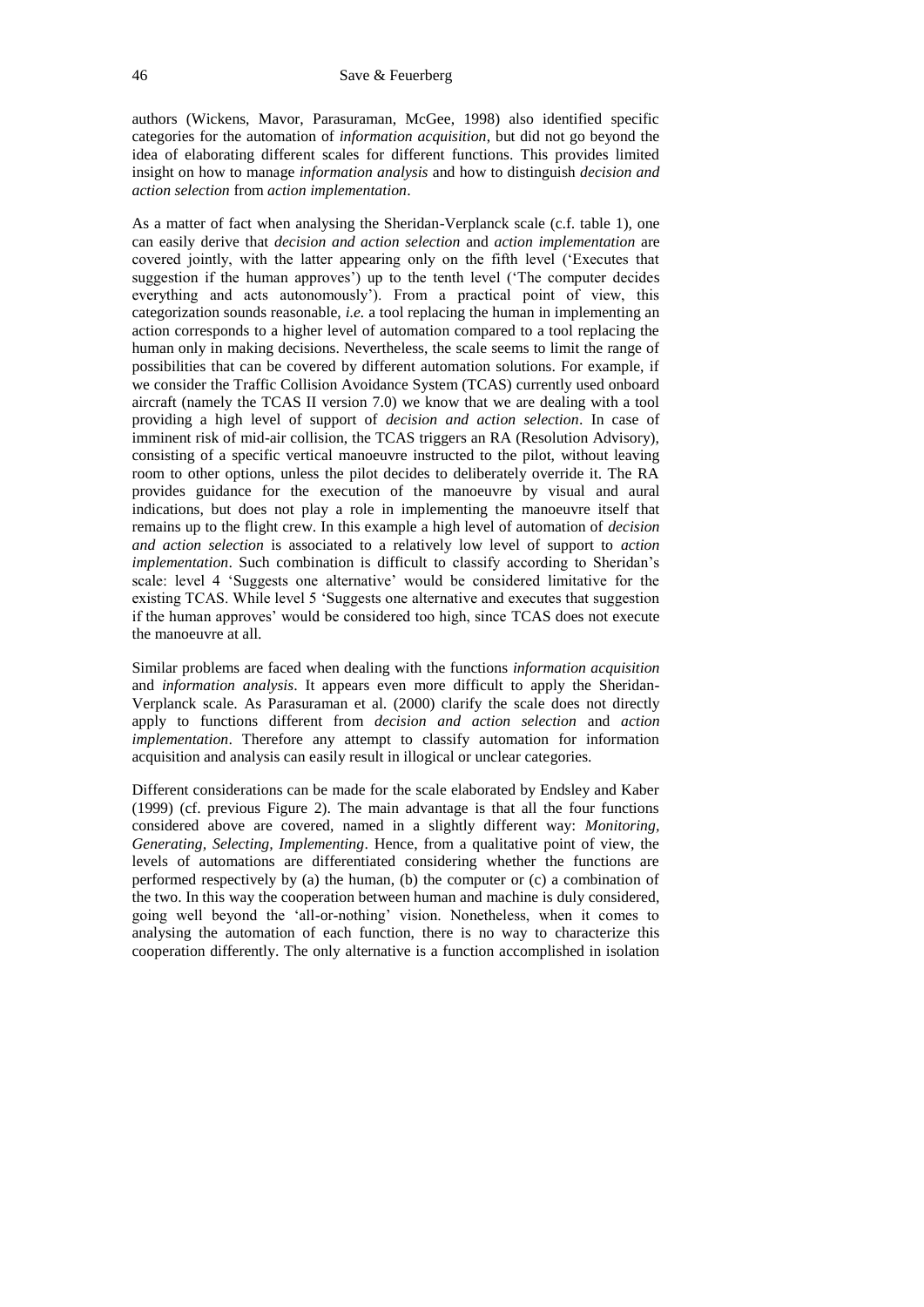by either the human or computer, which is too limitative when considering different types of automated solutions. If we take as an example the level 2 in the scale (Action Support), we can see that it is characterized by a *Monitoring* function accomplished by human-computer cooperation. There is no way to distinguish different situations. For example, is the computer visualizing a process that the human cannot see from the distance and the human focusing on the elements of the process that s/he considers more important? Or is the computer also selecting the most relevant elements to visualize and the human just paying attention when these elements are displayed?

## **Proposal of a new taxonomy**

With the attempt to overcome the limitations, a new *Level of Automation Taxonomy (LOAT)* has been formulated. The taxonomy is organized according to the generic functions defined by Parasuraman et al. (2000) and Endsley & Kaber (1999). For each function a specific set of automation levels was developed. Research work from the fields of activity theory and distributed cognition (Nardi, 1996; Hutchins & Klausen, 1996) provided major inspirations to characterize the different levels. The taxonomy was also developed by analysing 26 examples of automated systems (either R&D or operational) and the way they support the performance of either air traffic controllers or pilots.

Table 3 below presents LOAT organised as a matrix with the four functions *(information acquisition, information analysis, decision and action selection, and action implementation)* in horizontal direction. Vertically, each cognitive function groups a number of automation levels (between 5 and 8). All automation levels start with a default level '0' corresponding to manual task accomplishment and increase to full automation. Automation level 1 is based on the principle that the human is accomplishing a task with 'primitive' external support, which is not automation as such. Any means that support the human mind, e.g. using flight strips to compare parameters of different aircraft and pre-plan future traffic, could correspond to this intermediate level. From level 2 on upwards, 'real' automation is involved.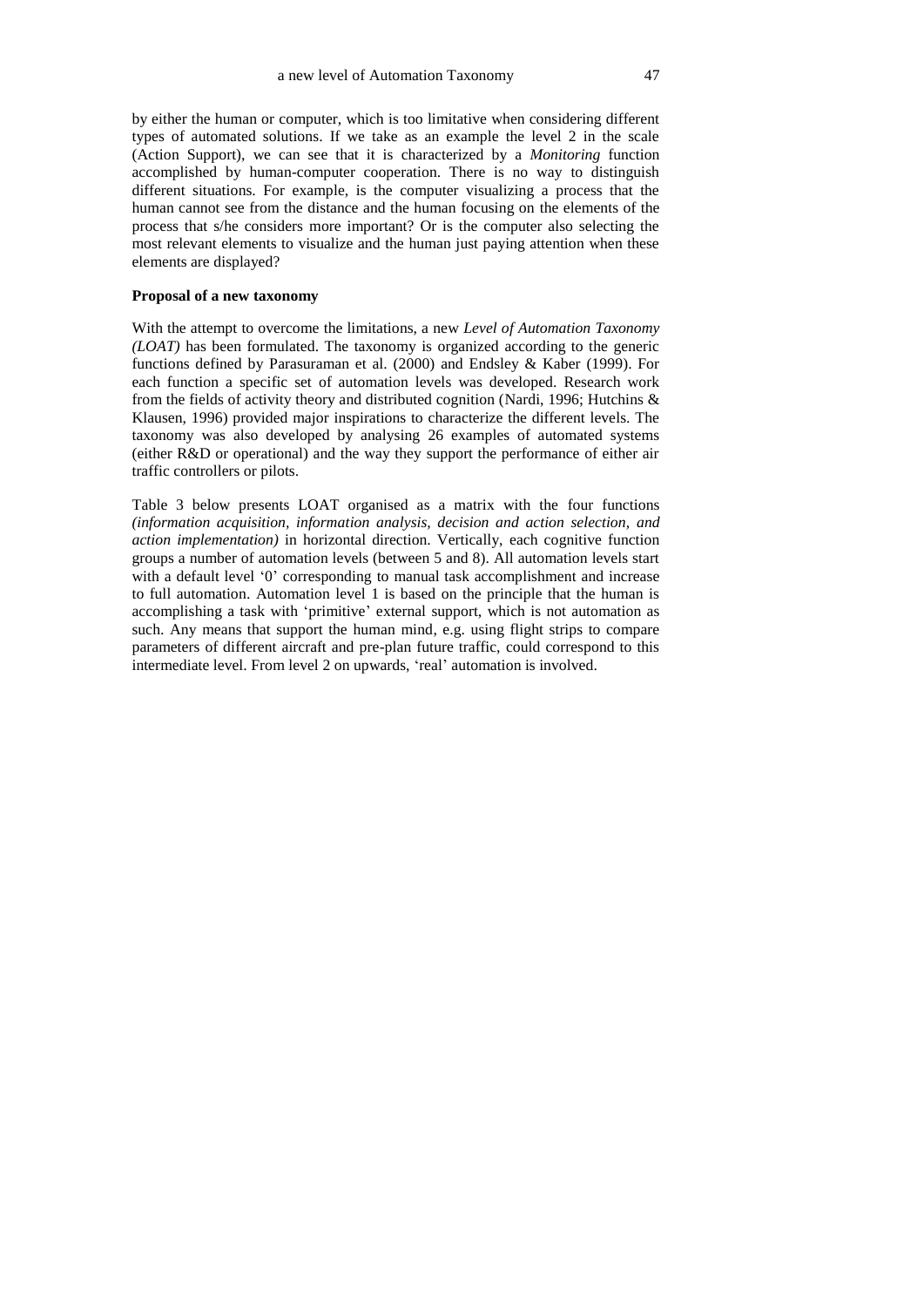*Table 3. The Level of Automation Taxonomy (LOAT)*

| A<br><b>INFORMATION</b><br><b>ACQUISITION</b>                                                                                                                                                                                                                                                                             | в<br><b>INFORMATION</b><br><b>ANALYSIS</b>                                                                                                                                                                                                                                                                                                                          | c<br><b>DECISION AND</b><br><b>ACTION SELECTION</b>                                                                                                                                                                                                                                                                             | D<br><b>ACTION</b><br><b>IMPLEMENTATION</b>                                                                                                                                                                                                                                                                                                                                                 |
|---------------------------------------------------------------------------------------------------------------------------------------------------------------------------------------------------------------------------------------------------------------------------------------------------------------------------|---------------------------------------------------------------------------------------------------------------------------------------------------------------------------------------------------------------------------------------------------------------------------------------------------------------------------------------------------------------------|---------------------------------------------------------------------------------------------------------------------------------------------------------------------------------------------------------------------------------------------------------------------------------------------------------------------------------|---------------------------------------------------------------------------------------------------------------------------------------------------------------------------------------------------------------------------------------------------------------------------------------------------------------------------------------------------------------------------------------------|
| A <sub>0</sub><br><b>Manual Info</b><br><b>Acquisition</b>                                                                                                                                                                                                                                                                | <b>B0</b><br><b>Working Memory</b><br><b>Based Info Analysis</b>                                                                                                                                                                                                                                                                                                    | C <sub>0</sub><br><b>Human Decision</b><br><b>Making</b>                                                                                                                                                                                                                                                                        | D <sub>0</sub><br><b>Manual Action and</b><br>Control                                                                                                                                                                                                                                                                                                                                       |
| The human acquires<br>relevant information on<br>the process s/he is<br>following without using<br>any tool.                                                                                                                                                                                                              | The human compares,<br>combines and analyses<br>different information<br>items regarding the<br>status of the process<br>s/he is following by way<br>of mental elaborations.<br>S/he does not use any tool<br>or support external to<br>her/his working memory.                                                                                                     | The human generates<br>decision options, selects<br>the appropriate ones<br>and decides all actions<br>to be performed.                                                                                                                                                                                                         | The human executes<br>and controls all actions<br>manually.                                                                                                                                                                                                                                                                                                                                 |
| A <sub>1</sub><br><b>Artefact-Supported</b><br><b>Info Acquisition</b>                                                                                                                                                                                                                                                    | <b>B1</b><br><b>Artefact-Supported</b><br><b>Info Analysis</b>                                                                                                                                                                                                                                                                                                      | C <sub>1</sub><br><b>Artefact-Supported</b><br><b>Decision Making</b>                                                                                                                                                                                                                                                           | D <sub>1</sub><br><b>Artefact-Supported</b><br><b>Action Implementation</b>                                                                                                                                                                                                                                                                                                                 |
| The human acquires<br>relevant information on<br>the process s/he is<br>following with the<br>support of low-tech non-<br>digital artefacts.<br>Ex. 1) Identification of<br>aircraft positions on an<br>aerodrome/airport<br>according to Procedural Air<br>Traffic Control rules and<br>without use of radar<br>support. | The human compares,<br>combines, and analyses<br>different information<br>items regarding the<br>status of the process<br>s/he is following utilising<br>paper or other non-<br>digital artefacts.<br>Ex. 1) Use of flight strips to<br>compare altitudes/levels/pl.<br>times of different aircraft<br>and to pre-plan future<br>traffic.                           | The human generates<br>decision options, selects<br>the appropriate ones<br>and decides all actions<br>to be performed utilising<br>paper or other non-<br>digital artefacts.                                                                                                                                                   | The human executes<br>and controls actions<br>with the help of<br>mechanical non-<br>software based tools.<br>Ex. 1) Use of a hammer or<br>leverage to increase the<br>kinetic energy of human<br>gesture.<br>Ex. 2) Use of a mechanical<br>or hydraulic rudder to<br>achieve a change in<br>direction.                                                                                     |
| A2<br><b>Low-Level Automation</b><br><b>Support of Info</b><br><b>Acquisition</b>                                                                                                                                                                                                                                         | <b>B2</b><br><b>Low-Level Automation</b><br><b>Support of Info</b><br><b>Analysis</b>                                                                                                                                                                                                                                                                               | C <sub>2</sub><br><b>Automated Decision</b><br><b>Support</b>                                                                                                                                                                                                                                                                   | D <sub>2</sub><br><b>Step-by-step Action</b><br>Support:                                                                                                                                                                                                                                                                                                                                    |
| The system supports<br>the human in acquiring<br>information on the<br>process s/he is<br>following. Filtering<br>and/or highlighting of<br>the most relevant<br>information are up to the<br>human.<br>Ex. 1) Identification of<br>aircraft positions in the<br>airspace by way of Primary<br>Radar working positions.   | Based on user's<br>request, the system<br>helps the human in<br>comparing, combining<br>and analysing different<br>information items<br>regarding the status of<br>the process being<br>followed.<br>Ex. 1) Activation by ATCOs<br>of Speed Vectors for<br>specific tracks on the CWP,<br>in order to anticipate<br>potential conflicts in a<br>defined time frame. | The system proposes<br>one or more decision<br>alternatives to the<br>human, leaving freedom<br>to the human to<br>generate alternative<br>options. The human can<br>select one of the<br>alternatives proposed by<br>the system or her/his<br>own one.<br>Ex.1) AMAN visualization of<br>the proposed sequence of<br>aircraft. | The system assists the<br>operator in performing<br>actions by executing<br>part of the action and/or<br>by providing quidance<br>for its execution.<br>However, each action is<br>executed based on<br>human initiative and the<br>human keeps full control<br>of its execution.<br>Ex. 1) The aural and visual<br>component of TCAS RA in<br>current TCAS II version 7.0<br>(also LOA C5) |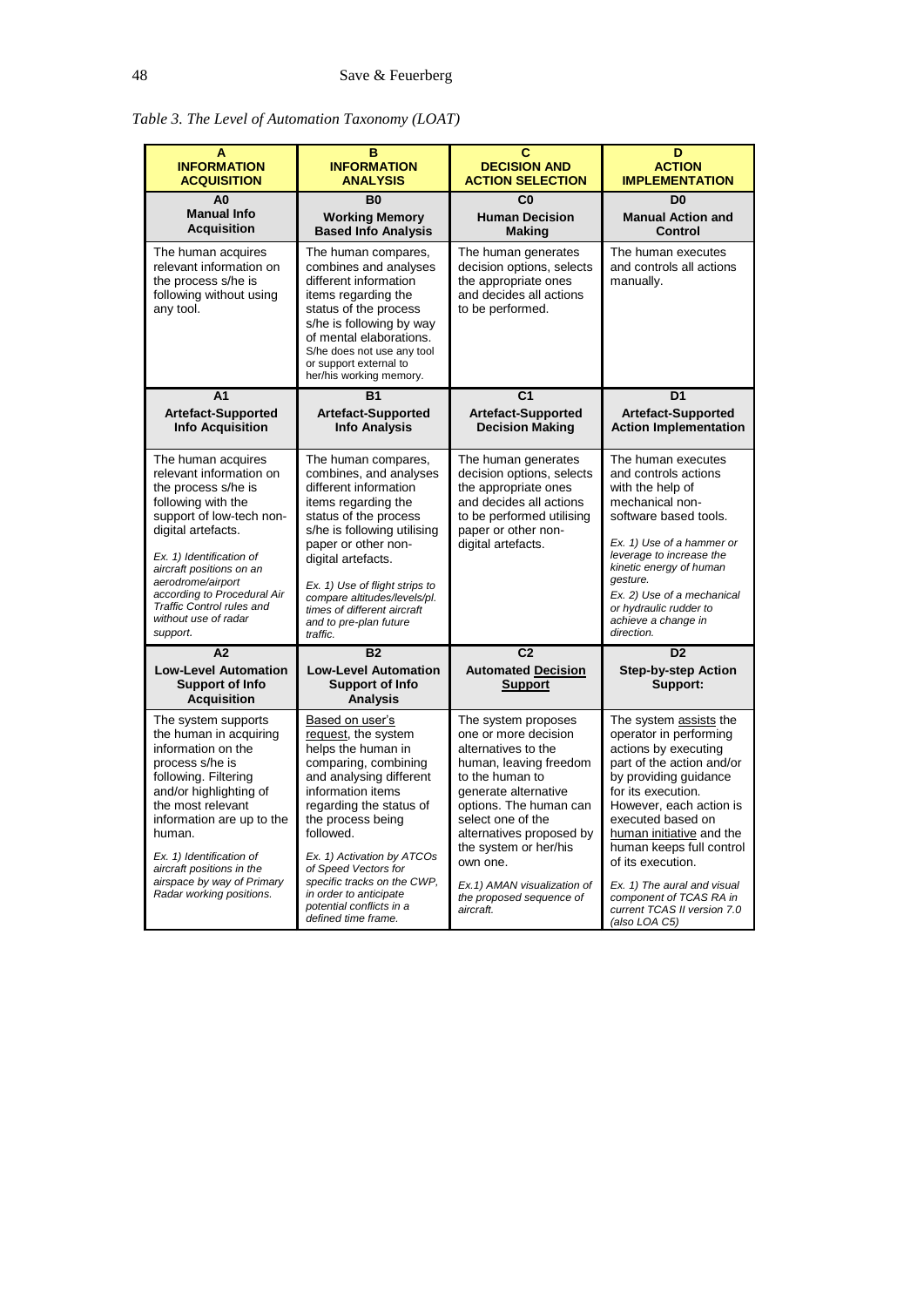| A <sub>3</sub><br>Medium-Level<br><b>Automation Support of</b><br><b>Info Acquisition</b>                                                                                                                                                                                                                                                                                                                                                                                                                                             | <b>B3</b><br>Medium-Level<br><b>Automation Support of</b><br><b>Info Analysis</b>                                                                                                                                                                                                                                                                                                                                                                                                 | $\overline{C3}$<br><b>Rigid Automated</b><br><b>Decision Support</b>                                                                                                                                                                                | D <sub>3</sub><br>Low-Level Support of<br><b>Action Sequence</b><br><b>Execution</b>                                                                                                                                                                                                                                                                                                                              |
|---------------------------------------------------------------------------------------------------------------------------------------------------------------------------------------------------------------------------------------------------------------------------------------------------------------------------------------------------------------------------------------------------------------------------------------------------------------------------------------------------------------------------------------|-----------------------------------------------------------------------------------------------------------------------------------------------------------------------------------------------------------------------------------------------------------------------------------------------------------------------------------------------------------------------------------------------------------------------------------------------------------------------------------|-----------------------------------------------------------------------------------------------------------------------------------------------------------------------------------------------------------------------------------------------------|-------------------------------------------------------------------------------------------------------------------------------------------------------------------------------------------------------------------------------------------------------------------------------------------------------------------------------------------------------------------------------------------------------------------|
| The system supports the<br>human in acquiring<br>information on the<br>process s/he is<br>following. It helps the<br>human in integrating<br>data coming from<br>different sources and in<br>filtering and/or<br>highlighting the most<br>relevant information<br>items, based on user's<br>settings.<br>Ex. 1) CWP allowing<br>ATCOs to set flight level<br>filters to display only certain<br>traffic on the screen.                                                                                                                | Based on user's<br>request, the system<br>helps the human in<br>comparing, combining<br>and analysing different<br>information items<br>regarding the status of<br>the process being<br>followed. The system<br>triggers visual and/or<br>aural alerts if the<br>analysis produces<br>results requiring<br>attention by the user.<br>Ex. 1) ERATO Filtering and<br>What-if function.<br>Ex 2). VERA Tool to display<br>the closest point of<br>approach between two<br>aircrafts. | The system proposes<br>one or more decision<br>alternatives to the<br>human. The human can<br>only select one of the<br>alternatives or ask the<br>system to generate new<br>options.                                                               | The system performs<br>automatically a<br>sequence of actions<br>after activation by the<br>human. The human<br>maintains full control of<br>the sequence and can<br>modify or interrupt the<br>sequence during its<br>execution.<br>Ex. 1) Explicit initiation of an<br>electronic coordination with<br>adjacent sector via digital<br>input (replacing use of<br>telephone).                                    |
| A4<br><b>High-Level Automation</b><br><b>Support of Info</b>                                                                                                                                                                                                                                                                                                                                                                                                                                                                          | <b>B4</b><br><b>High-Level Automation</b><br><b>Support of Info</b>                                                                                                                                                                                                                                                                                                                                                                                                               | C <sub>4</sub><br><b>Low-Level Automatic</b><br><b>Decision Making</b>                                                                                                                                                                              | D4<br>High-Level Support of<br><b>Action Sequence</b>                                                                                                                                                                                                                                                                                                                                                             |
| <b>Acquisition</b><br>The system supports the<br>human in acquiring<br>information on the<br>process s/he is<br>following. The system<br>integrates data coming<br>from different sources<br>and filters and/or<br>highlights the<br>information items which<br>are considered relevant<br>for the user. The criteria<br>for integrating, filtering<br>and highlighting the<br>relevant information are<br>predefined at design<br>level but visible to the<br>user.<br>Ex. 1) D-TAXI tool (including<br>graphical route information) | <b>Analysis</b><br>The system helps the<br>human in comparing,<br>combining and<br>analysing different<br>information items<br>regarding the status of<br>the process being<br>followed, based on<br>parameters pre-defined<br>by the user. The system<br>triggers visual and/or<br>aural alerts if the<br>analysis produces<br>results requiring<br>attention by the user.<br>Ex. 1) MTCD visual alerts<br>(allowing some tuning of<br>parameters by the user)                   | The system generates<br>options and decides<br>autonomously on the<br>actions to be performed.<br>The human is informed<br>of its decision.<br>Ex.1) Aural and visual<br>component of TCAS RA<br>in current TCAS II<br>version 7.0 (also LOA<br>D2) | <b>Execution</b><br>The system performs<br>automatically a<br>sequence of actions<br>after activation by the<br>human. The human can<br>monitor all the sequence<br>and can interrupt it<br>during its execution.<br>Ex.1) Acknowledgment by<br>pilot of a clearance received<br>trough CPDLC (data-link)<br>and automatically sent to<br>FMS and autopilot.<br>Ex. 2) Autopilot following<br>the FMS trajectory. |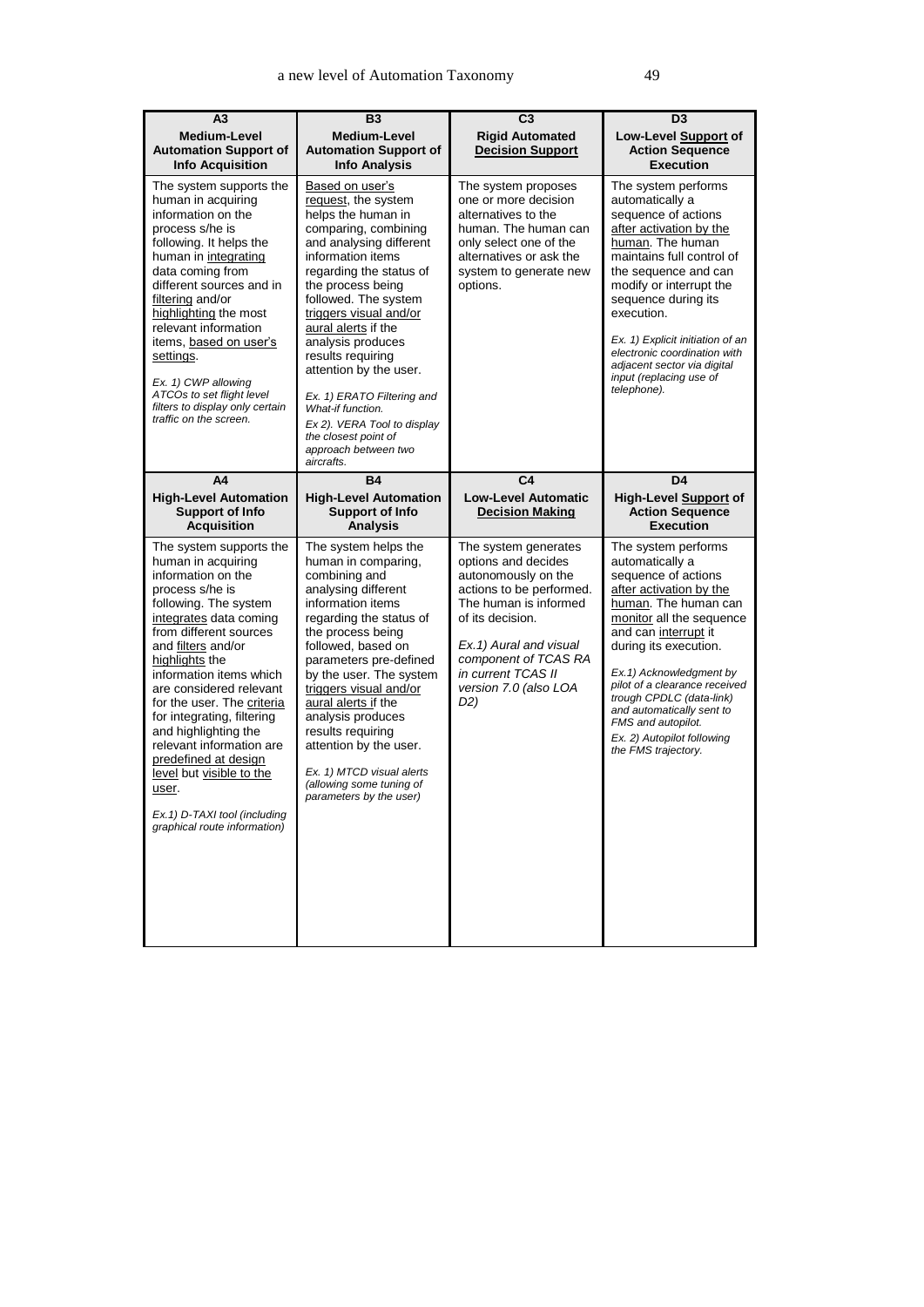| A <sub>5</sub>                                                                                                                                                                                                                                                                                                                                                                                 | <b>B5</b>                                                                                                                                                                                                                                                                                                                                               | C <sub>5</sub>                                                                                                                                                                                                                                       | D5                                                                                                                                                                                                                                                                                                                                                                                                                                |
|------------------------------------------------------------------------------------------------------------------------------------------------------------------------------------------------------------------------------------------------------------------------------------------------------------------------------------------------------------------------------------------------|---------------------------------------------------------------------------------------------------------------------------------------------------------------------------------------------------------------------------------------------------------------------------------------------------------------------------------------------------------|------------------------------------------------------------------------------------------------------------------------------------------------------------------------------------------------------------------------------------------------------|-----------------------------------------------------------------------------------------------------------------------------------------------------------------------------------------------------------------------------------------------------------------------------------------------------------------------------------------------------------------------------------------------------------------------------------|
| <b>Full Automation</b><br><b>Support of Info</b><br><b>Acquisition</b>                                                                                                                                                                                                                                                                                                                         | <b>Full Automation</b><br>Support of Info<br><b>Analysis</b>                                                                                                                                                                                                                                                                                            | <b>High-Level Automatic</b><br><b>Decision Making</b>                                                                                                                                                                                                | Low-Level Automation<br>of Action Sequence<br><b>Execution</b>                                                                                                                                                                                                                                                                                                                                                                    |
| The system supports<br>the human in acquiring<br>info on the process s/he<br>is following. The system<br>integrates data coming<br>from different sources<br>and filters and/or<br>highlights the<br>information items<br>considered relevant for<br>the user. The criteria for<br>integrating, filtering and<br>highlighting are predefined<br>at design level and not<br>visible to the user | The system performs<br>comparisons and<br>analyses of data<br>available on the status<br>of the process being<br>followed based on<br>parameters defined at<br>design level. The<br>system triggers visual<br>and/or aural alerts if the<br>analysis produces<br>results requiring<br>attention by the user.<br>Ex. 1) STCA visual and<br>aural alerts. | The system generates<br>options and decides<br>autonomously on the<br>action to be performed.<br>The human is informed<br>of its decision only on<br>request.<br>(Always connected to to<br>an Action<br>Implementation level not<br>lower than D5.) | The system initiates and<br>executes automatically<br>a sequence of actions.<br>The human can monitor<br>all the sequence and<br>can modify or interrupt it<br>during its execution.<br>Ex. 1) Implicit initiation of an<br>electronic co-ordination with<br>adjacent sector as agreed<br>exit conditions (according to<br>Letter of Agreement) cannot<br>be met anymore after<br>changes to the a/c<br>trajectory has been made. |
|                                                                                                                                                                                                                                                                                                                                                                                                |                                                                                                                                                                                                                                                                                                                                                         | C <sub>6</sub><br><b>Full Automatic</b><br><b>Decision Making</b>                                                                                                                                                                                    | D <sub>6</sub><br><b>Medium-Level</b><br><b>Automation of Action</b><br><b>Sequence Execution</b>                                                                                                                                                                                                                                                                                                                                 |
|                                                                                                                                                                                                                                                                                                                                                                                                |                                                                                                                                                                                                                                                                                                                                                         | The system generates<br>options and decides<br>autonomously on the<br>action to be performed<br>without informing the<br>human. (Always<br>connected to an Action                                                                                    | The system initiates and<br>executes automatically<br>a sequence of actions.<br>The human can monitor<br>all the sequence and<br>can interrupt it during its<br>execution.                                                                                                                                                                                                                                                        |
|                                                                                                                                                                                                                                                                                                                                                                                                |                                                                                                                                                                                                                                                                                                                                                         | Implementation level not<br>lower than D5.)                                                                                                                                                                                                          | Ex.1) TCAS AP/FD during a<br>corrective TCAS RA.                                                                                                                                                                                                                                                                                                                                                                                  |
|                                                                                                                                                                                                                                                                                                                                                                                                |                                                                                                                                                                                                                                                                                                                                                         |                                                                                                                                                                                                                                                      | D7<br><b>High-Level</b><br><b>Automation of Action</b><br><b>Sequence Execution</b>                                                                                                                                                                                                                                                                                                                                               |
|                                                                                                                                                                                                                                                                                                                                                                                                |                                                                                                                                                                                                                                                                                                                                                         |                                                                                                                                                                                                                                                      | The system initiates and<br>executes a sequence of<br>actions. The human can<br>only monitor part of it<br>and has limited<br>opportunities to interrupt<br>it.                                                                                                                                                                                                                                                                   |
|                                                                                                                                                                                                                                                                                                                                                                                                |                                                                                                                                                                                                                                                                                                                                                         |                                                                                                                                                                                                                                                      | D <sub>8</sub><br>Full Automation of<br><b>Action Sequence</b><br><b>Execution</b>                                                                                                                                                                                                                                                                                                                                                |
|                                                                                                                                                                                                                                                                                                                                                                                                |                                                                                                                                                                                                                                                                                                                                                         |                                                                                                                                                                                                                                                      | The system initiates and<br>executes a sequence of<br>actions. The human<br>cannot monitor nor<br>interrupt it until the<br>sequence is not<br>terminated.                                                                                                                                                                                                                                                                        |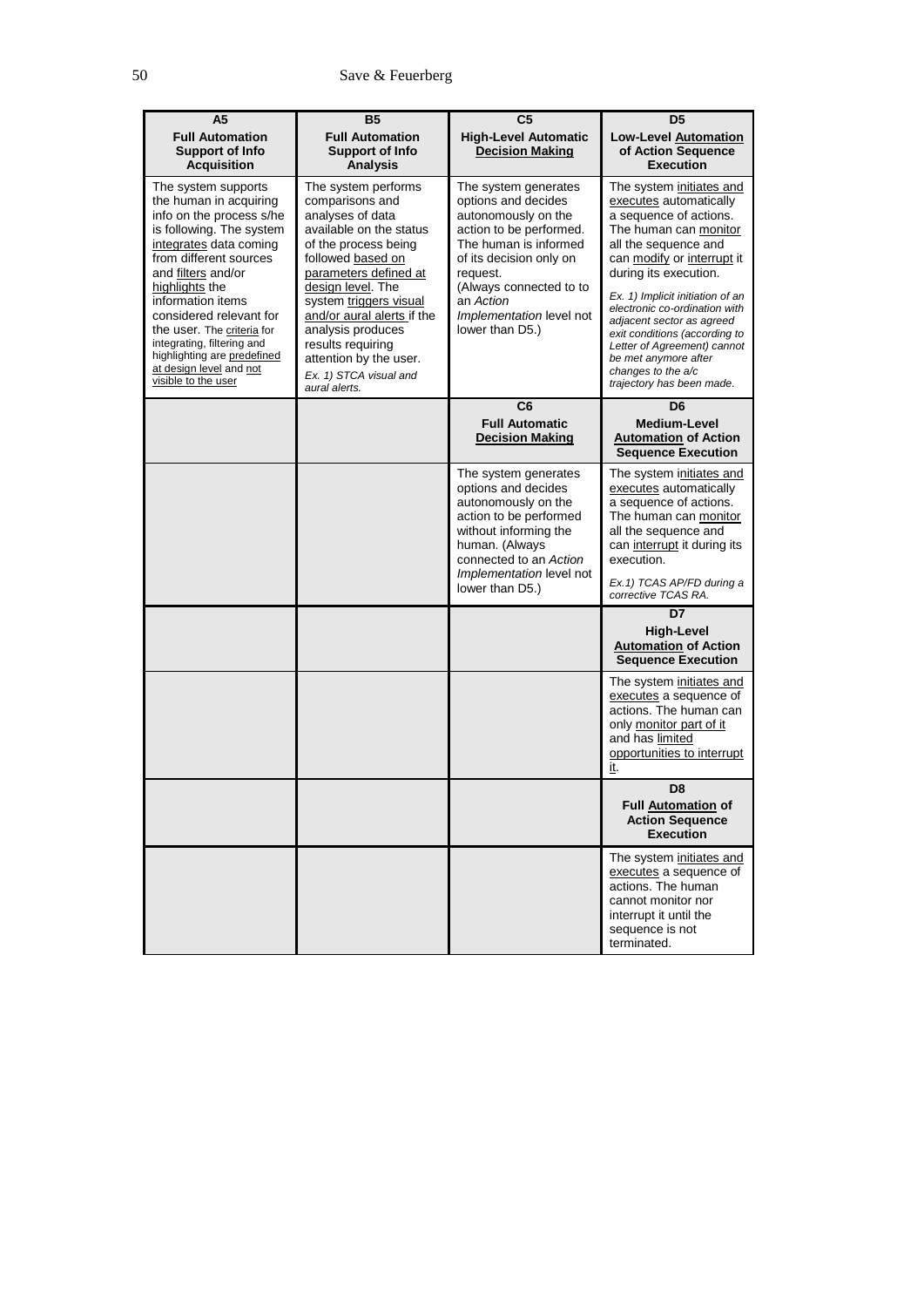## *Principles*

The way LOAT is designed demonstrates the following principles:

- An automated system cannot have one 'overall' level of automation as such. In other words, a statement about a level of automation for a system always refers to a specific function being supported;
- One automated system can support more than one function, each having a different level of automation;
- The description of each automation level follows the reasoning that automation is addressed in relation to *human performance*, i.e. the automation being analysed is not just a technical improvement but has an impact on how the human is supported in his/her task accomplishment.

It should be kept in mind that these generic functions are a simplification of the many components of human information processing. The functions are not meant to be understood as a strict sequence, but they may temporally overlap in their processing. From a practical point of view, the human may be performing a task that involves one or several functions. However it is useful to differentiate the subtleties between the functions when one wants to identify how a specific automated system supports the human.

# **Classifying concrete automation examples with LOAT**

In an initial validation, LOAT was applied to classify the level of automation of 26 airborne and ground automated systems supporting respectively pilots' and air traffic controllers' activities. The first automation examples were used to assess the identified automation levels and to refine the taxonomy. Also, these concrete implementations provided examples for specific automation levels. The full set of examples on Human Performance Automation support was used to perform this preliminary validation (cf. SESAR Joint Undertaking, 2012).

#### *Airborne automation example: TCAS*

We analysed the Airbus Auto Pilot/Flight Director (AP/FD) TCAS mode as an onboard example to classify the level of automation. The AP/FD TCAS mode enhances the existing TCAS functionality by implementing a TCAS vertical guidance feature into the Auto Flight computer. Since this innovation represents an increase in the level of automation, it is interesting to compare it with the traditional TCAS functionality in the light of LOAT.

As mentioned earlier, in case of imminent risk of collision, the existing TCAS functionality triggers visual and aural indications to the flight crew to perform an avoiding vertical manoeuvre. The execution of the manoeuvre itself is up to the flight crew. In LOAT terms this corresponds to a level C4 (Low-Level Automatic Decision Making), because the system selects one action and informs the human of its decision. In terms of action implementation, the system only assists the crew in performing the manoeuvre by constantly updating the visual and aural indications until the manoeuvre is completed. And what about the new AP/FD TCAS mode?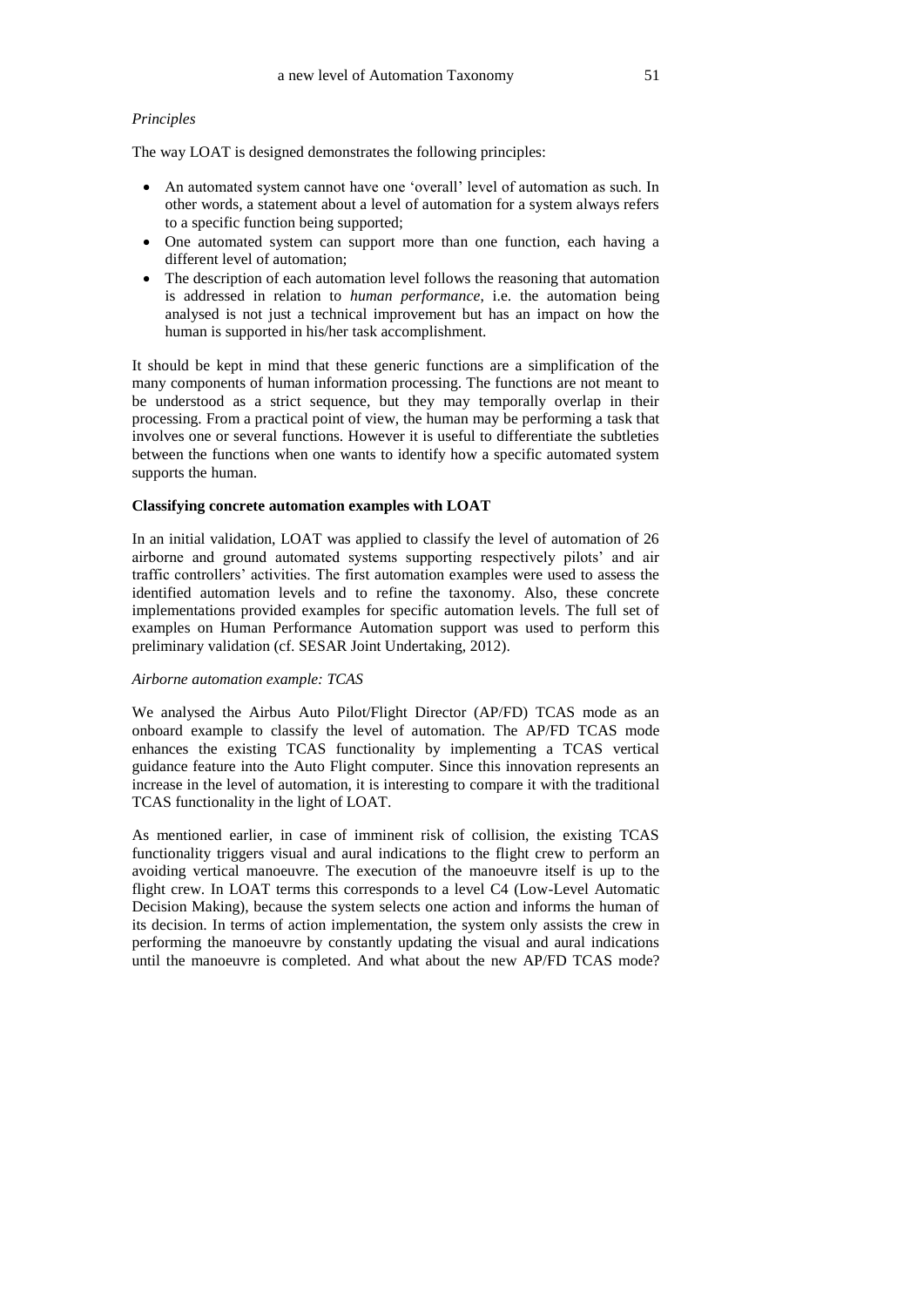The new functionality makes the same kind of decision-making but supports action implementation in a different way. Under the assumption that the Auto Pilot is engaged, the system initiates and executes a sequence of actions to fly the avoidance manoeuvre until the aircraft is clear of conflict. Such automation support corresponds to automation level D6 (Medium-Level Automation of Action Execution). The crew can monitor the sequence of actions by the indications on the Primary Flight Display - and notably the vertical speed indicator - but cannot modify the ongoing action execution. It can be concluded that the adjacent automation level D5 is not applicable. However, the flight crew has the possibility to interrupt the action execution as such and to fly the required avoidance manoeuvre by the conventional procedure, i.e. they can disconnect the Auto Pilot and Flight Director. A further reason that qualifies automation level D6 is that the human can follow the entire action execution on the displays. In turn, this excludes automation level D7 referring to an automation in which the human can only monitor part of the action execution with limited opportunities to interrupt it. In conclusion the analysis reveals that a support in decision and action selection C4 is involved in both cases. However passing from the traditional TCAS to the AP/FD TCAS mode implies a change in action implementation support from level D2 to D6.

## *Ground automation example: ERATO*

An example of ground automation is the ERATO Filtering Function. ERATO stands for En Route Air Traffic Organizer and represents a toolset aimed at supporting the controller in ensuring separation among aircraft in a concerned airspace sector. More specifically the ERATO Filtering Function helps the controller in identifying all the potential intruders of a given flight in the medium-short term (i.e. up to 20 minutes to the predicted conflict). This function is activated on controller's initiative after mouse click on the radar track and allows a quick analysis of an aircraft in its traffic context. In practice, all the track labels of the aircraft that are not in conflict with the aircraft under analysis appear in light grey, while the labels of tracks potentially in conflict convert to a brighter colour. It is worth noting that the system continuously scans potential conflicts but the filtering referring to a specific aircraft and highlighted on the radar screen is only made visible when requested by the controller. In LOAT terms, this qualifies the function as an *Information Analysis* tool at an automation level B3 (*Medium-Level Automation Support of Information Analysis*), because the triggering of a visual alert is implicated, but only after the controller requested the filtering. It is interesting to compare this automated system with other tools playing a similar role in controller's activity. For example other tools in ATM such as the MTCD (Medium Term Conflict Detection Tool) or the TCT (Tactical Controller Tool) are based on a similar logic but can trigger visual alerts advising a risk of conflict independently from any check requested by the controller. Differently from ERATO, these tools represent an automation level B4 (*High-Level Automation Support of Information Analysis*) because they trigger alerts automatically. However, they do not reach level B5 (*Full Automation Support of Information Analysis*) because they allow the user to tune the parameters determining if and when a conflict will be displayed. This is not allowed, for example, in the case of other safety-critical tools in ATM, named *safety nets*. These tools trigger visual and/or aural alerts of imminent conflicts based on design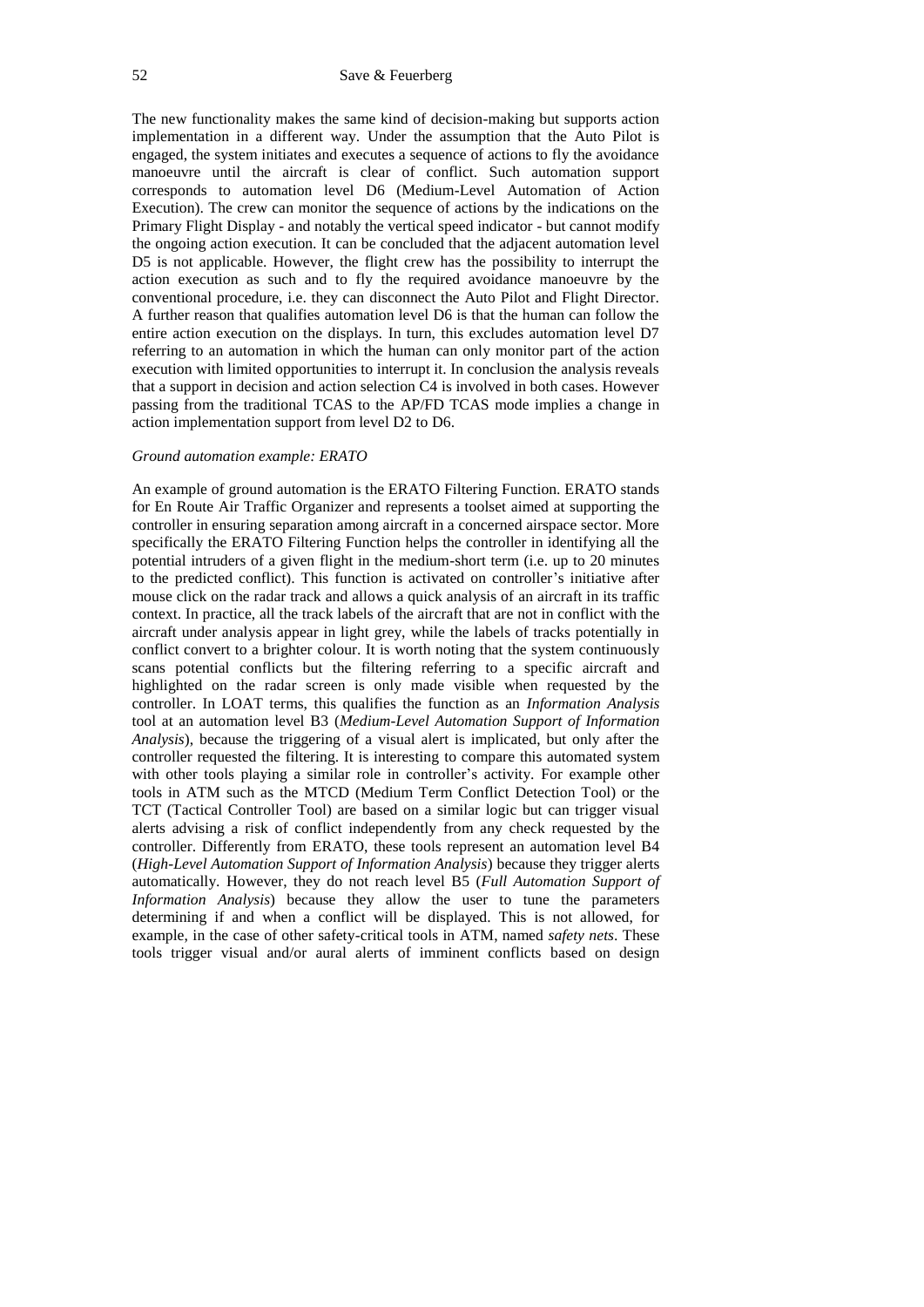parameters which cannot be manipulated by the controller. It is also worth noting that all the mentioned ground tools represent different levels of support to *information analysis*, however none of them is implicated in *Decision and Action Selection*. In all cases the decision on how to solve the conflict remains completely up to the controller.

#### *The case-by case trade-off to decide for a level of automation*

The analysis of human-automation interaction in real situations shows that even automated tools with high technical capabilities may not provide the desired benefit or may be even rejected. It could be the case that the level of automation is either inappropriate or not fit for the specific operational context.

The case of the described controller tools is an example of automation providing real benefits in terms of support to early conflict detection but also disturbances that may jeopardize the controller's performance. The so-called nuisance alerts (i.e. alerts not corresponding to a real safety threat) are a common problem of these tools. When they exceed a certain threshold, it is likely that the controller will decide to ignore or even switch-off the automation. This may become necessary to avoid spending too much effort on checking for the validity of each single alert, at the expense of the usual controlling activity. The nuisance alert can only be minimized when these tools can rely on a sufficiently accurate trajectory prediction. However the quality of trajectory prediction is influenced by various factors that are not exclusively technical. For example airspaces with dense traffic and a lot of ascending and descending aircraft (frequently the case in terminal areas in the vicinity of big airports) are too complex to make the traffic sufficiently predictable. Hence controllers are obliged to provide frequent corrective instructions to aircraft that may not be completely tracked by the automation. In these cases the automation itself makes predictions based on outdated traffic information and may consequently generate nuisance alerts.

Coming back to the ERATO Filtering Function example, such tool may reduce the negative effect of an inaccurate trajectory prediction in a complex airspace, because it leaves the initiative to check traffic conflicts to the controller, offering support only when required. On the other hand tools with a higher level of automation like the MTCD or the TCT may generate an excessive number of nuisance alerts, due to their automatic activation. In the medium and long-term this can cause mistrust in the tools and a tendency to switch them off, which offsets the initial benefit. Nevertheless these tools may offer more protection to the controller in operational situations in which traffic flows are more predictable, ensuring that all conflicts are spotted in a timely manner, also in case of distraction or excessive workload.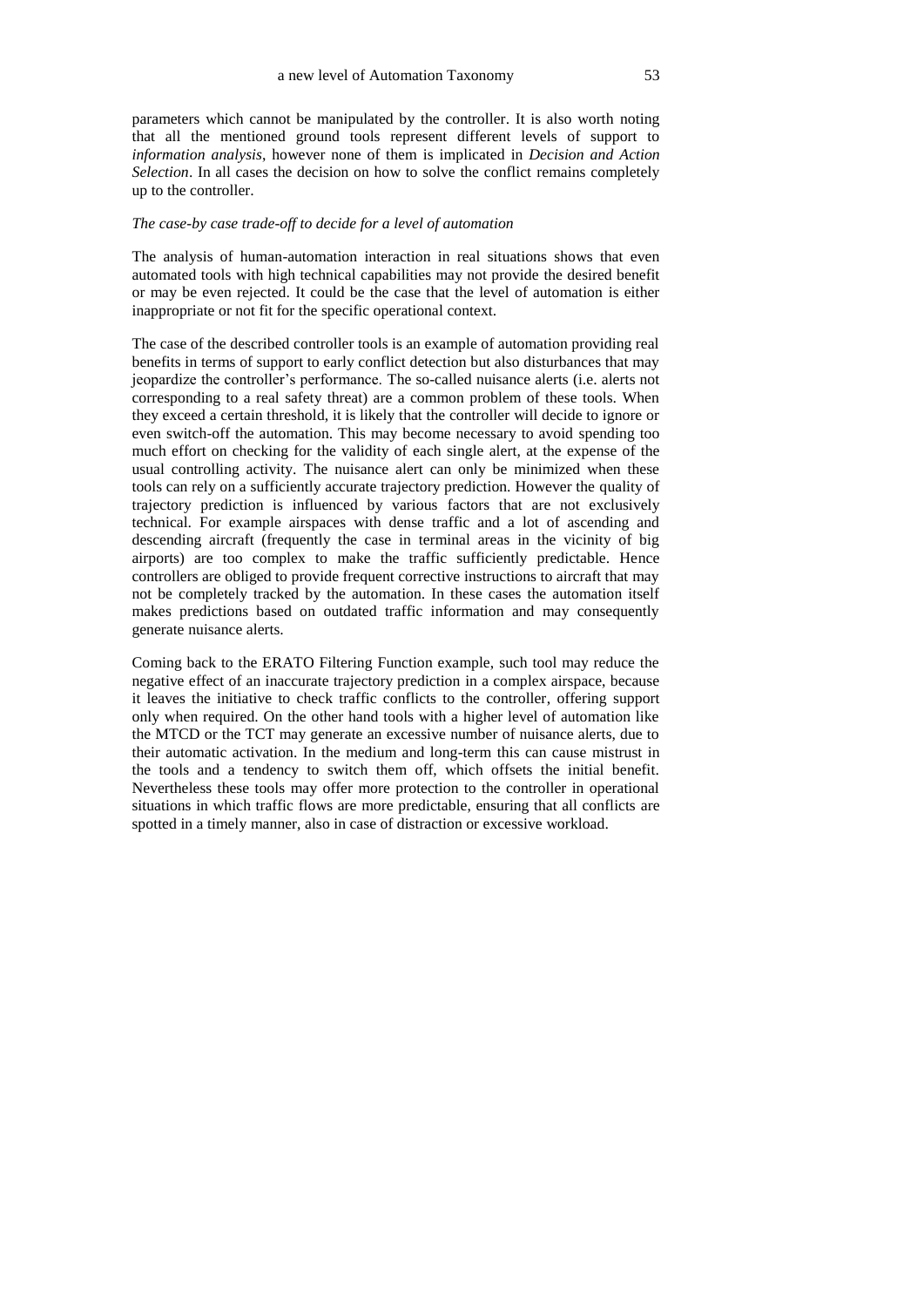# **Conclusion**

This paper presents a level of automation taxonomy which was specifically developed in the ATM context in a SESAR perspective. However, the underlying principles and the description of the LOAT categories are not only applicable in the field of aviation but transferable to other domains in which automation takes place.

The choice of the 'optimal' level of automation in a specific task context is about matching the automation capabilities to a number of operational situations, while increasing the overall performance in efficient human-machine cooperation. Taxonomies of levels of automation have an added value if they become an applicable tool in human-automation design. Such tool should support at least two purposes: (1) support design choices from early design phases on and (2) help to classify already developed automation examples to produce specific human factors recommendations. A prerequisite is that the automation levels are distinctive and that they enable to classify a wide range of concrete automation examples from different domains. LOAT provides specific levels for the different task contexts by addressing four functions. The specific set of automation levels clarifies the 'nuances' of automation enlightening the possibilities in design. The choice of a targeted level of automation can be made explicitly also based on the choice by exclusion, i.e. reflecting on the appropriateness of adjacent automation levels. In the context of evaluating automated systems already in service, one can imagine that a concrete automation is not used as intended or does not fully support the specific operational context. If a potential cause of the problem lies in the underlying automation level, LOAT provides potential alternatives for designing the humanmachine interaction by taking full benefit of the technical solution. Cases in which the human may simply switch off or reject automation can be anticipated and mitigated.

### **Acknowledgement**

The presented work was carried out within the SESAR Project 16.5.1 *'Identification and Integration of Automation Related Good Practices'* funded by SESAR Joint Undertaking. The authors contributed to this project under representation of the project members ENAV (by Luca Save, Deep Blue) and Airbus France (by Beatrice Feuerberg, Egis Avia). Further involved project members were EUROCONTROL, DFS, Thales, AENA, and NATMIG. The authors would like to thank Plinio Frasca (ENAV) as well as Sonja Biede-Straussberger and Florence Reuzeau (Airbus) for encouraging this work. A special thank is due to Stefan Tenoort (DFS) for identifying the methodological issue that generated the idea described in this paper and to Christine Maddalena (Egis Avia) for her continuous review and support.

## **References**

Dekker, S.W.A. & Woods, D.D. (2002). MABA-MABA or Abracadabra? Progress on Human -Automation Co-ordination. *Cognition, Technology & Work*, *4*, 240- 244.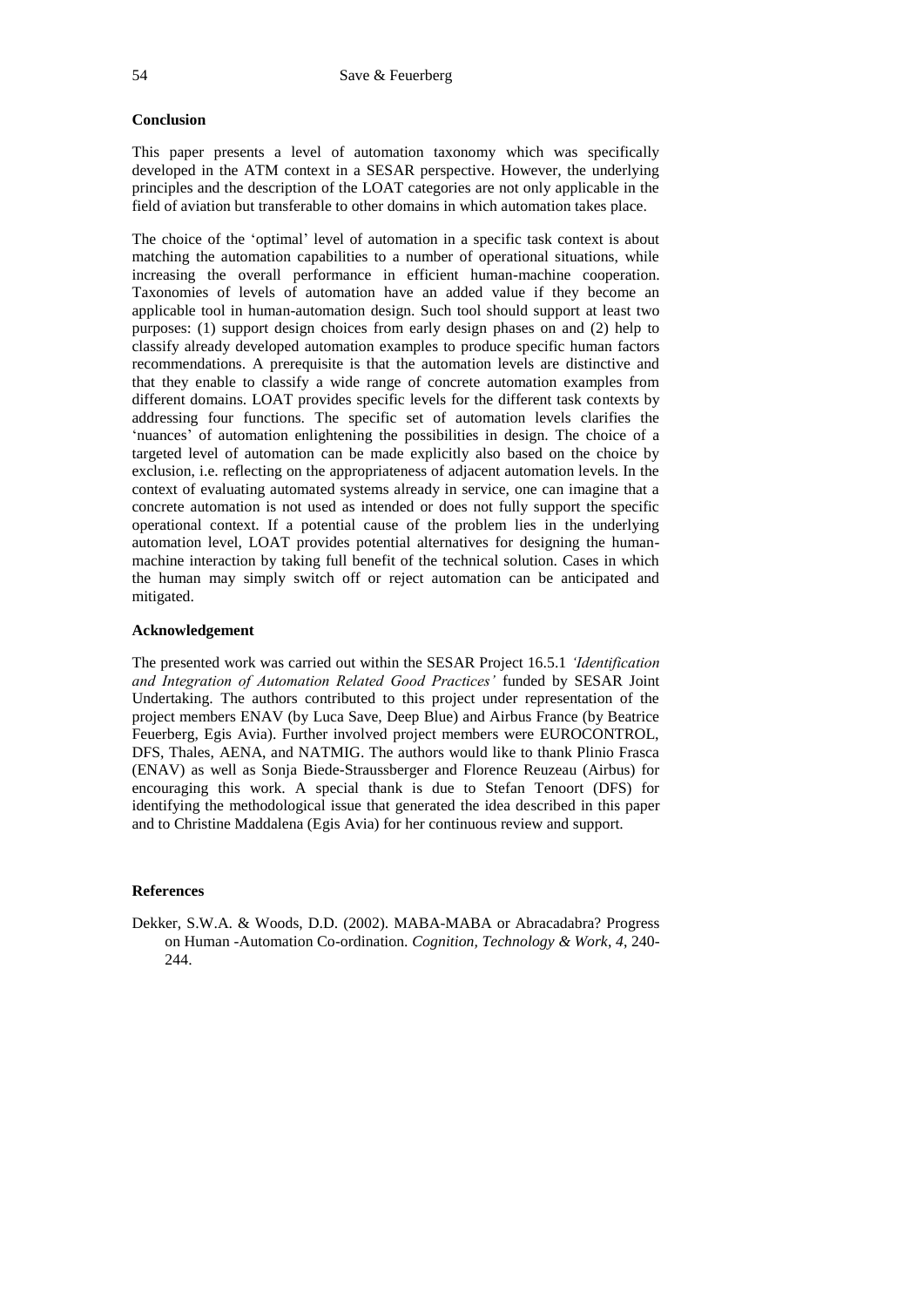- Endsley, M.R. & Kaber, D.B. (1999). [Level of automation effects on performance,](http://www.satechnologies.com/Papers/pdf/Endsley_Kaber_Ergo_99.pdf)  [situation awareness and workload in a dynamic control task.](http://www.satechnologies.com/Papers/pdf/Endsley_Kaber_Ergo_99.pdf) *Ergonomics*, *42*, 462-492.
- Fitts, P.M (1951). Human engineering for an effective air navigation and traffic control system. National Research Council, Washington, DC.
- Hollnagel, E. (1999). From function allocation to function congruence. In S.W.A. Dekker and E. Hollnagel (Eds). *Coping with computers in the cockpit* (pp. 29- 53). Aldershot, UK: Ashgate.
- Hutchins, E & Klausen, T. (1996). Distributed cognition in an airline cockpit*.* In D. Middleton and Y. Engeström (Eds.), *Communication and Cognition at Work* (pp. 15-34). Cambridge: Cambridge University Press.
- Nardi, B.A. (1996). Activity theory and human-computer interaction. In B.A. Nardi (Ed.), *Context and consciousness: activity theory and human-computer interaction* (pp. 69-103). Cambridge: MIT Press.
- Parasuraman, R., Sheridan, T.B., & Wickens, C.D. (2000). A model for types and levels of human interaction with automation. *IEEE Transactions on Systems, Man, and Cybernetics – Part A: Systems and Humans*, *30*, 286–297.
- SESAR Joint Undertaking (2012). *Second Draft of Intermediate Guidance Material.* WP 16.5.1 Deliverable 04.
- Sheridan, T.B., & Verplank, W. (1978). *Human and Computer Control of Undersea Teleoperators*. Cambridge, MA: Man-Machine Systems Laboratory, Department of Mechanical Engineering, MIT.
- Wickens, C.D., Mavor, A.S., Parasuraman, R., and McGee, J. P. (eds.) (1998). *The future of Air Traffic Control: Human Operators and Automation*. Board on Human-Systems Integration, Washington D.C.: National Academy Press.